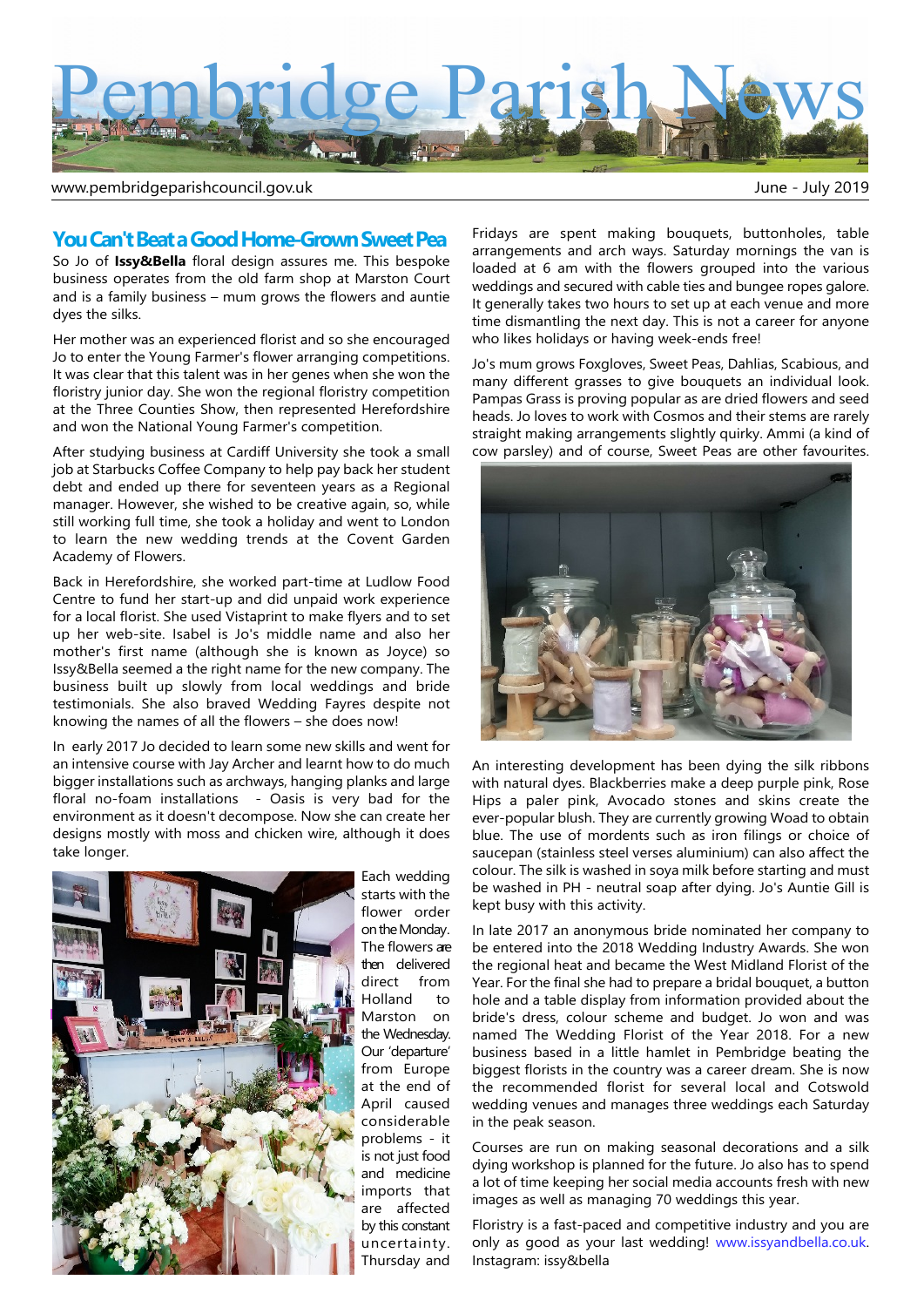# **Diary**

## **JUNE**

- 9th Open Farm Sunday The Leen 2-5 pm
- 12th WI Visit to Coughton Court (NT)  $*$
- *Wed, Depart 10 am & return 5 pm* 15th – PGNS Coffee Morning – All Welcome  *Sat, 10.30 – 12.00 Village Hall*
- 23rd Strawberry Tea 3 pm The Curl, Marston\*

# **JULY**

- 10th WI 'Hereford Old and New' \* *Wed, Village Hall 7 pm*
- 20th PGNS Coffee Morning All Welcome *Sat, 10.30 – 12.00 Village Hall*
- 29th Pembridge Village Show *Sat, 1 pm (Exhibits 8.30 -11 am) Millennium Meadow.*
- **AUG** 4th Church Fete \*
- \* Details in Arrowvale Messenger

**WI** Meets every month on the 2nd Wednesday Also Tea and chat, ten-pin bowling and walking. New members welcome .Contact Marguerite Fothergill 01544 388279

## **Food Bank.**

Please don't forget the food bank collection bank located at the back of the church. The organisers have requested tinned meats, tinned pies and sugar in particular at this time to fill a gap in their stock.

# **PEMBRIDGE SHOW 27th July 2019**

## **Pembridge Village Hall Bookings**

Please contact Lizzie Sharpe 01544 388488 for any enquiries

# **OPEN FARM SUNDAY**

At The Leen, Pembridge (HR6 9HN) on Sunday 9th June from 2-5pm (Farm Tours at 2pm, 2.30pm, 3pm. 3.30pmarrive 10 minutes before the tour you wish to join) You will get the chance to see our cows being milked, chickens produced, river-dipping, meadow walks, how an Anaerobic Digester works and meet the oldest Hereford herd in the world! For more information contac[t](mailto:sarah@theleen.co.uk) [sarah@theleen.co.uk](mailto:sarah@theleen.co.uk)

Everyone is welcome!

## **FUNDRAISING FOR PEMBRIDGE PRIMARY SCHOOL**

Pembridge CE Primary School have signed up to a recycling programme to raise funds for the school.

The items we are collecting are:

All bread bags, crisps packets, biscuit/cereal bars/cakes/cracker/chocolate bar/sweet wrappers including all outer packets, baby food pouches and baby food snack packets, disposable gloves, Aqua Optima water filters, Finish dishwasher tablet packets, toothbrushes and toothpaste tubes and associated packaging, Beauty items such as plastic pots and plastic tubes, caps, pumps and trigger sprays, roll on deodorants, hair dye kits and wipes packets from face wipes or moist toilet wipes and ink cartridges and ink toners.

We hope you can help us out. Please deliver to Kristina Owen at 6 Curl View Close, Pembridge. HR6 9HQ

The Pembridge Show is traditionally held on the last last Saturday in July. The show had its origins during the 'dig for victory' campaign WWII and has been held every year since without a break. During its life it has seen many venue changes in that time. Originally the show was set up in the old village hall, then moved to Court House Meadow, a short sojourn at The Mill was followed by a stay of 35 years down on the Long Meadow. This year will see the show returning to the heart of the village and will set up on the Millennium Meadow.

There will be the usual exhibit and craft competitions in the central marquee. Anybody can enter these classes and schedules can be found at the Steppes.... though even late 'on the day' entries can generally be accommodated with the necessary entry fees and apologies for tardiness! There will be a variety of children's entertainments throughout the day and of course the ever popular dog show will take place with a wide variety of classes. The latter will be supplemented with a 'have a go' dog agility competition. You can come along and 'ask an expert' which is enigmatic enough to be intriguing and entertainment will be provided by the Dolloway dancers and the Pearl River Ukulele Group (PLUG). The Tea tent will be up and running serving many different cakes and other tea time treats including strawberries and cream, dairy ice cream from Kelsmor Dairy and sandwiches nutritious enough to sustain everybody as they tour the site and participate in the various raffle, tombola and skittle activities. At the time of press there are other activities still being planned. The produce marquee opens at 8:30 for people to bring their entries, closes at 11:00 and the show gets going at 13:00. This year the show is free with an option to make a donation at the gate.

If you can come along on the day we shall be delighted to see you, or better still, if you have the time and the inclination to get involved, contact the show secretary, Councillor Julie Mifflin, on 01544 388414 or another member of the show committee through the Facebook page: https://www.facebook.com/pembridgevillageshow

See you there. Pembridge Show Committee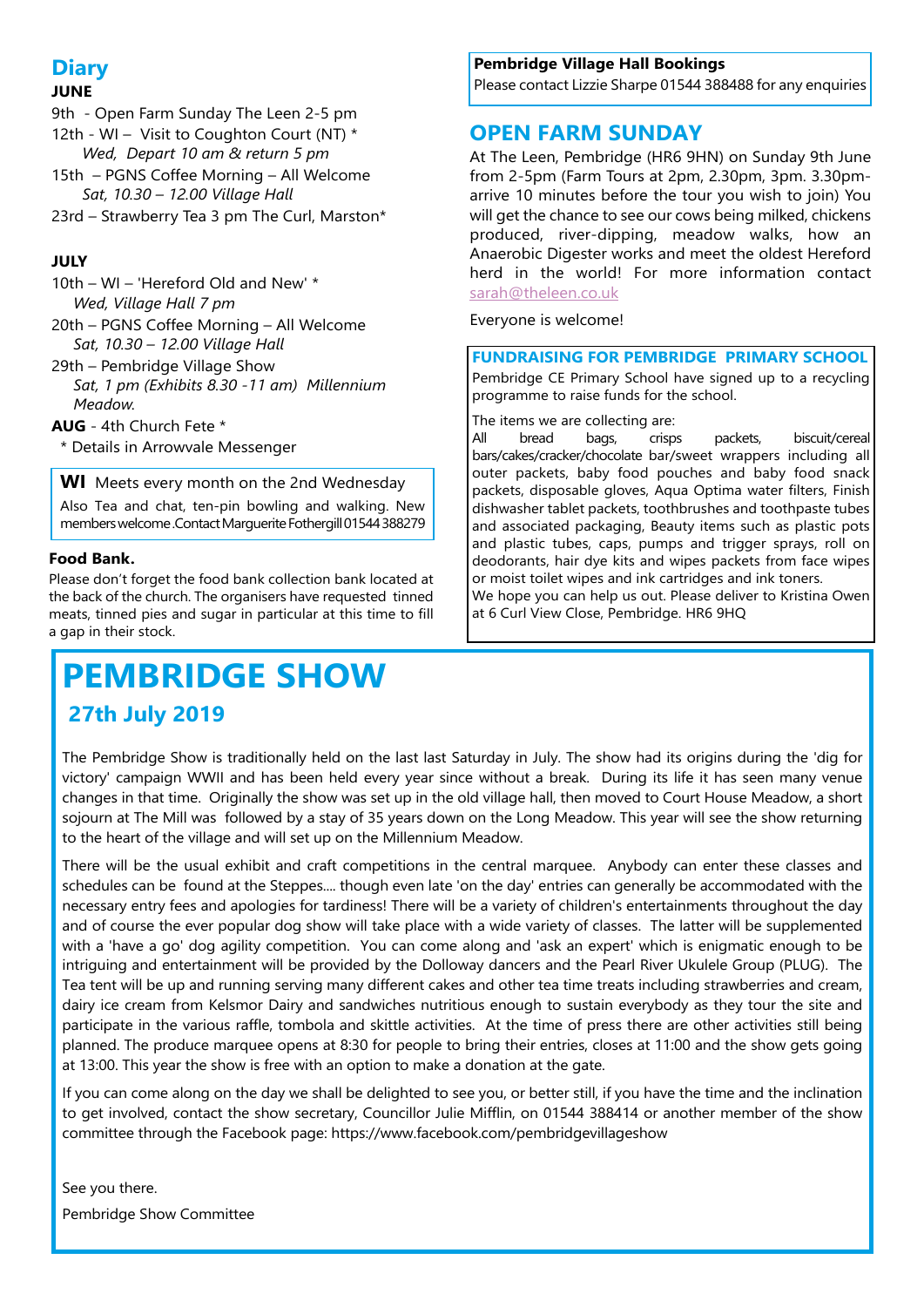# **Pembridge Parish Council**

# **From your local County Councillor Roger Phillips**

### rjphillips@herefordshire.gov.uk

Can I firstly thank those people who took the time to support me at the recent local government elections. It is a great pleasure and privilege to be your representative.

I send out brief monthly reports of local and council activities with useful contacts if you would like to receive them please forward me your email address.

The new council administration will continue to deal with the financial challenges of local government, protection of the vulnerable and maintenance of highways. It looks as though the Hereford bypass may well be reopened but I think too much investment has been done on the southern section from A49 to A465 to stop that part.

This time of year sees the growth of our verges and the first cut of the vegetation. Many people are concerned about this and want to see natural verge allowed to flourish. Junctions and corners must always be cut for safety reasons. However I am interested to hear from any individuals or groups who would like to ' adopt' a section of verge to oversee a pilot scheme and see the bonuses and pitfalls of delaying first cut till mid July.

Roger

# **Parish Council News**

#### **New Parish Council**

On May 7th the new 4 year term started for the Parish Council. 12 Councillors were elected uncontested, leaving one vacant position for co-option as soon as practicable. There will be no vacancy notice published by Herefordshire Council as this follows the election on May 2nd.

#### **Parish Council Vacancy**

There is currently one vacancy available on Pembridge Parish Council for co-option after the result of the uncontested election on 2nd May. The council holds 11 statutory meetings a year and is made up of local residents prepared to give up a little time to benefit their local parish.

Are you a local resident interested in what happens in Pembridge parish? Do you have ideas about what needs doing locally? Would you like to be part of the planning consultation process?

If you are interested contact the clerk, Rebecca Bissell 01544340747, email clerk@pembridgeparishcouncil.gov.uk for further information by 14th June for informal interview on 19th June 2019.

#### **Parish Council Accounts 2018-19**

The accounts for 2018-19 have been scrutinised by an internal parish councillor and our official internal auditor in readiness for submission to the external auditor PPK Littlejohn in June. The Parish Council would like to thank internal auditor Mrs Anne Pickup.

#### **New Website**

As you know, the Parish Council has been working to produce a new website which it was hoped to launch sometime in April. It's pretty well finished and waiting to transfer hosting suppliers and set up new servers for the encryption, which should happen by July. This new site offers an emailing facility for news and events, so if you would like to be kept up to date with what's going on you will need to register online at pembridgeparishcouncil.gov.uk

#### **News**

At the recent Annual Meeting of the Parish Council, Garfield Evans was elected as chairman and Andrew Pace as vice chairman for the coming year. The Parish council confirmed its eligibility for the general power of competence having more than two thirds elected councillors and a qualified clerk. The Parish Council now has the power to act just as an individual might within the legal framework.

#### **Footpaths**

Now the growing season is upon us, landowners, it is your responsibility to restore footpaths after sowing or ploughing. The path must be apparent within 24 hours of sowing/ploughing, 14 days if a new crop. Fields growing grass for pasture, silage or haymaking are exempt. The Parish footpaths officer's duty is by law to report any instances to the highways authority who will then make a case against the landowner. Members of the public are entitled (by law) to walk across any crop if they are following the line of the path.

#### **Next Parish Council Meeting Dates:**

Wednesday June 19th - Parish Hall 7.00pm

Wednesday July 17th - Parish Hall 7.00pm

No planned meeting for August